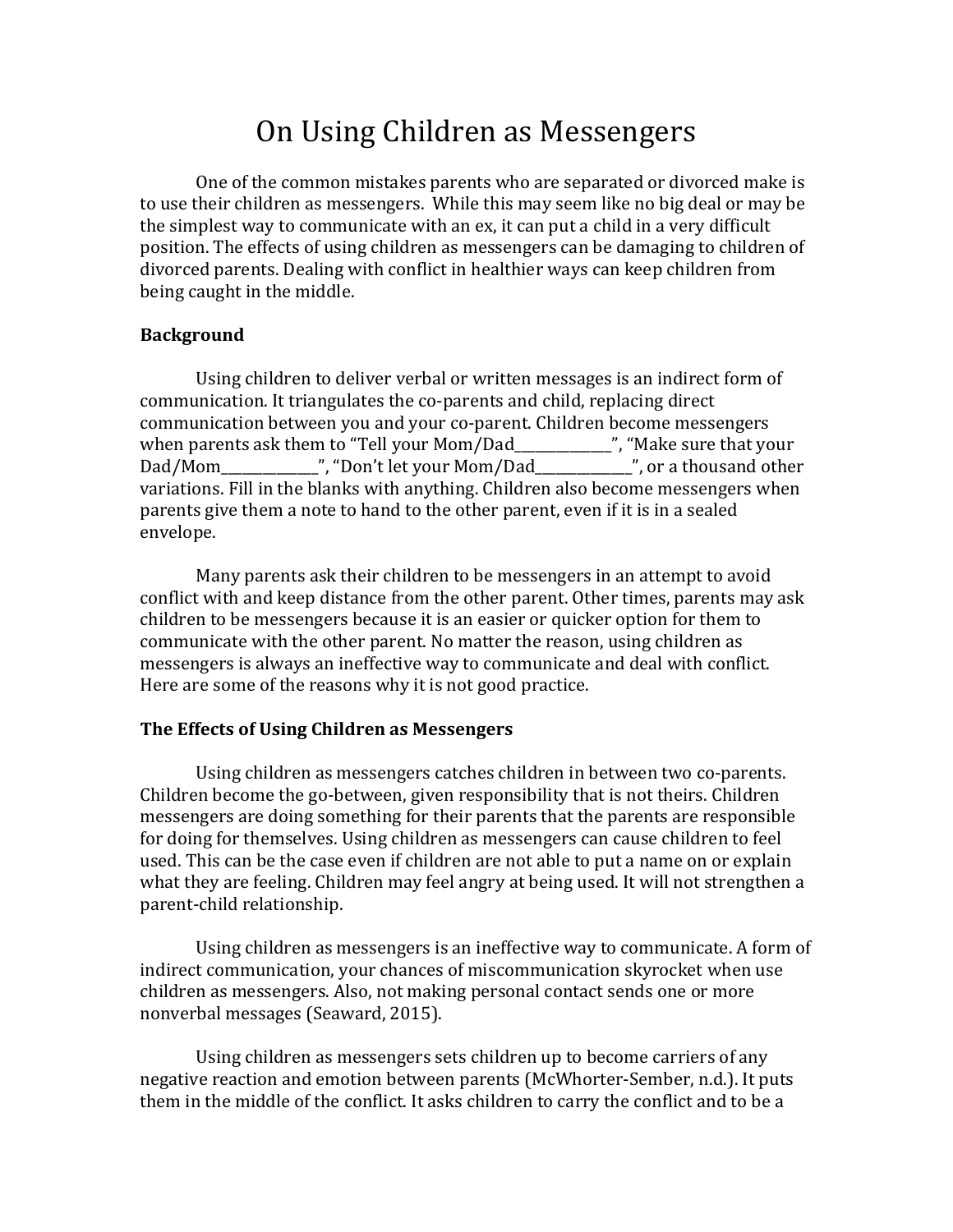witness to their parents' negative emotional reactions (McWhorter-Sember, n.d.). Children often feel the parents' negative reaction is directed at them. Using children as messengers can give children too much authority (Stevens, 2012). It puts them in a position of power they may not be emotionally or intellectually equipped developmentally to handle. The information relayed or returned may not be reliable information because the child does not have an adult perspective about what is happening.

When children are messengers it makes them have a harder time feeling comfortable with their parents. Children may begin to feel distant from both parents. They may not feel like they have a safe person to turn to or they may feel they have to put up walls to keep from hurting their parents. This can cut communication and trust, and harm parent-child relationships.

Many children, by nature of their development, tend to own responsibility for the divorce even when reassured that it is not their fault. Being made the messenger can reinforce the idea that the divorce is their fault and responsibility.

Children are put in the position of being able to alter information being passed along to fit what they want. This is an unhealthy place for a child to be and may increase conflict between co-parents and between parents and children.

A related form of indirect communication with using a child as a messenger is asking a child questions about the other parent's new life. This is asking the child to be a "spy" and puts them in an awkward position of tattling on the other point, and potentially betraying the other parent. This can lead to increased conflict among parents and between parents and children.

Conflict and stress are hard on everyone, but especially on children. Being put in the middle causes children to feel worry, anxiety and stress. Divorce is already a stressful situation for children and being the messenger increases their stress. Using children as messengers can negatively impact a child's sense of selfworth, school performance, and relationships with friends and family.

Under no circumstances should a child be the messenger between parents, no matter how mundane or benign the message. As a parent, bear full responsibility to communicate with the other parent and deal with conflict in a healthier way. The results will be much better for your child. Avoid using your child as a messenger at all costs, even if it is just for your child's benefit and healthy development.

#### **Avoid Using Your Child as a Messenger**

There are several ways you can avoid using your child as a messenger: Planning ahead, establishing healthier ways of communicating that still give you the distance you want, and dealing with conflict in a healthy way are three important ways to not catch your child in the middle. By taking these steps you will be less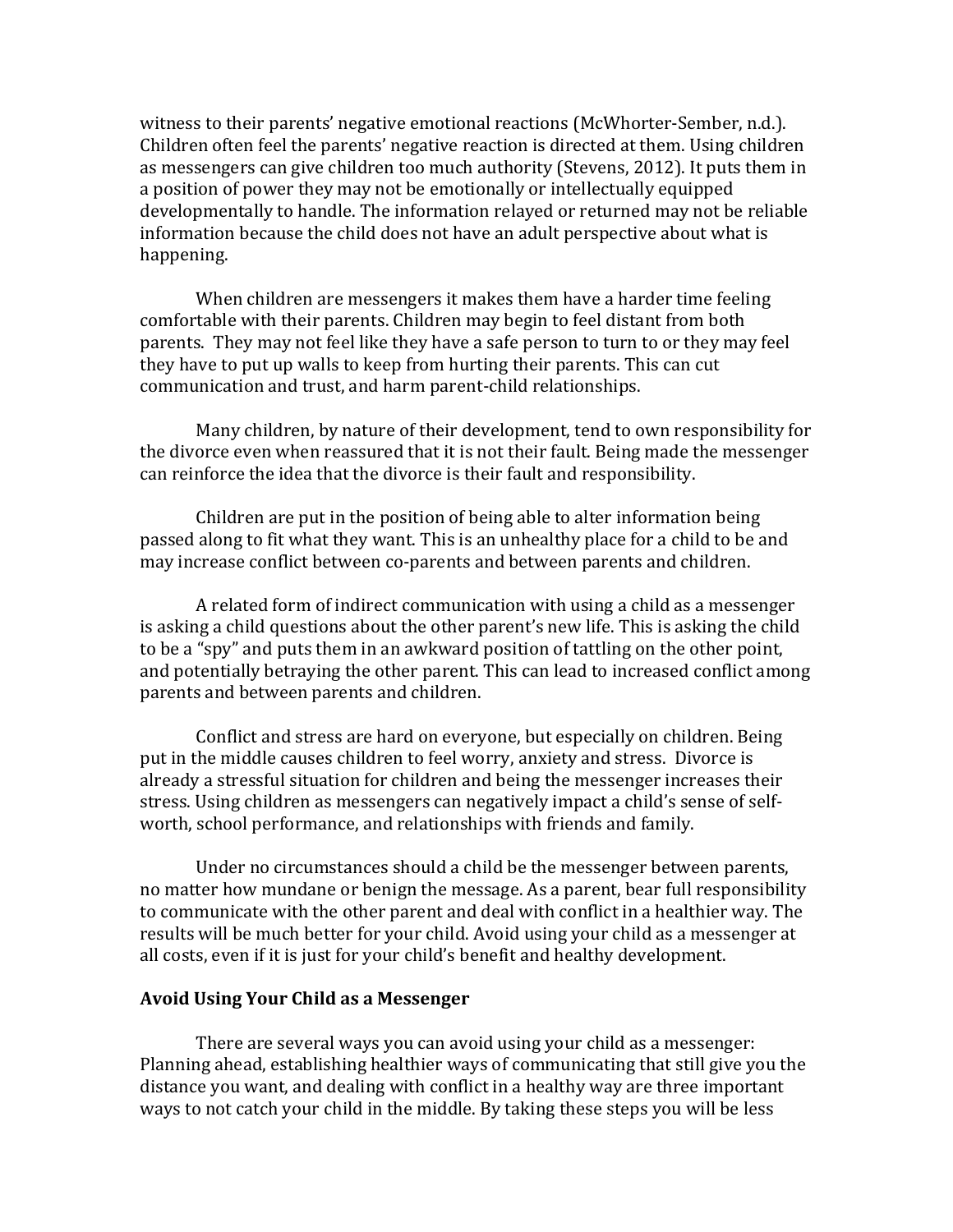likely to fall into the trap of using your child as a messenger, which actually traps your child.

- 1. Plan ahead to be sure you have no last minute items to discuss with your ex.
- 2. If you communicate with your co-parent on a more frequent basis, you are less likely to have last minute items to discuss. If you have an established communication plan consisting of how and when you will communicate, you can both plan for and expect when you will communicate, and there will less room for ambiguity.
- 3. If something does come up last minute, consider using e-mail to communicate with your ex instead of your child.
- 4. Communicating via e-mail will make it easy for you to keep the distance from your ex that your child gives. It also allows you to convey the information in a direct, less emotional way. It gives you time to think about what you write, come back and change it before sending the message. E-mail gives you a written record should you ever need one. It allows you both to go back to the "conversation" for clarity in case one of you doesn't remember what was said or what was agreed upon.
	- a. If you establish e-mail as a standard communication form, you will be less likely to be tempted pass along a message through your child. Texting is another optional form of communication that also allows you some distance from your ex. If all else fails, you can be the one to get out of the car or go to the door or make a phone call to give the message to your ex.
	- b. As a general rule for any form of communication with your ex, be very careful about what type of conversations you have with your ex in front of your child. Children should not be present when you and your ex are dealing with conflict. They should not be able to see you talk or be within ear-shot of you. They should not be able to read texts or e-mails that you send to your ex.
- 5. Deal with conflict in a healthier way. Here are a few tips for appropriate conflict resolution.
	- Choose to communicate directly. Two disagreeing persons will be able to work things out eventually, unless they allow inappropriate third parties in. Inappropriate third parties only complicate things. The only appropriate third parties to help your communication go right are legal professionals, professional counselors, or professional mediators. Using a mediator may be a great option for you to communicate as a co-parent, especially if you are in a high-conflict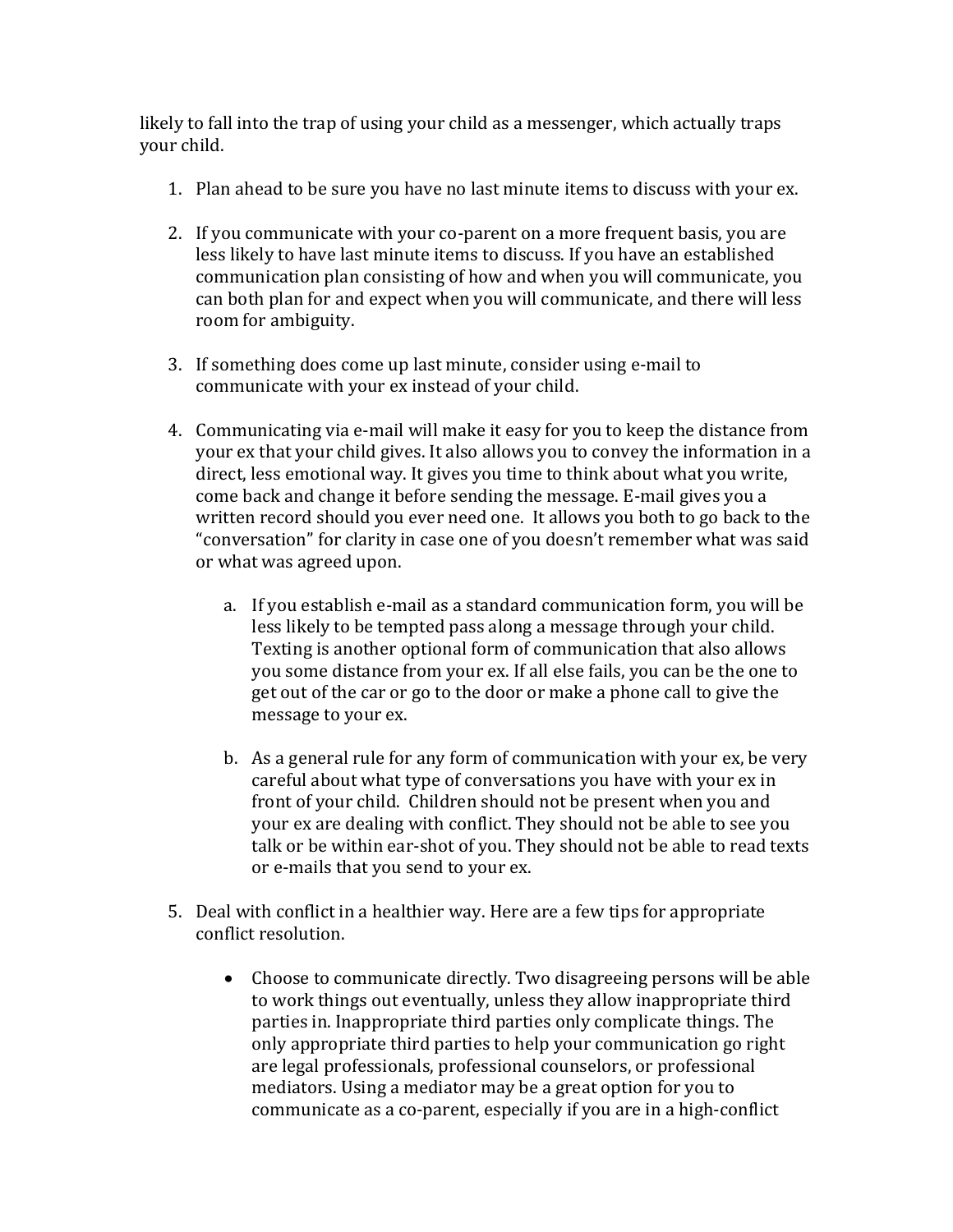divorce.

- All voices need to be heard. Exchange opinions, attitudes, facts, and perceptions. This opens up the door to greater understanding about the problem.
- Attack issues rather than people. Center your discussion on the costs and benefits of the problem at hand.
- Negotiate and compromise. All parties need to feel that they have contributed to the discussion and development of the solution. The goal is to reach a decision that is agreeable to all parties (Seaward, 2015).
- Use reason, emotional awareness, and/or motivation to share points (Seaward, 2015).

If you are proactive in planning ahead, communicating in appropriate ways, and resolving conflict in a healthy way, you will not use your child as a messenger. Your child will not experience the many damaging consequences that come with being a child caught in the middle of two parents. Instead, you will be a more effective co-parent and parent for your child.